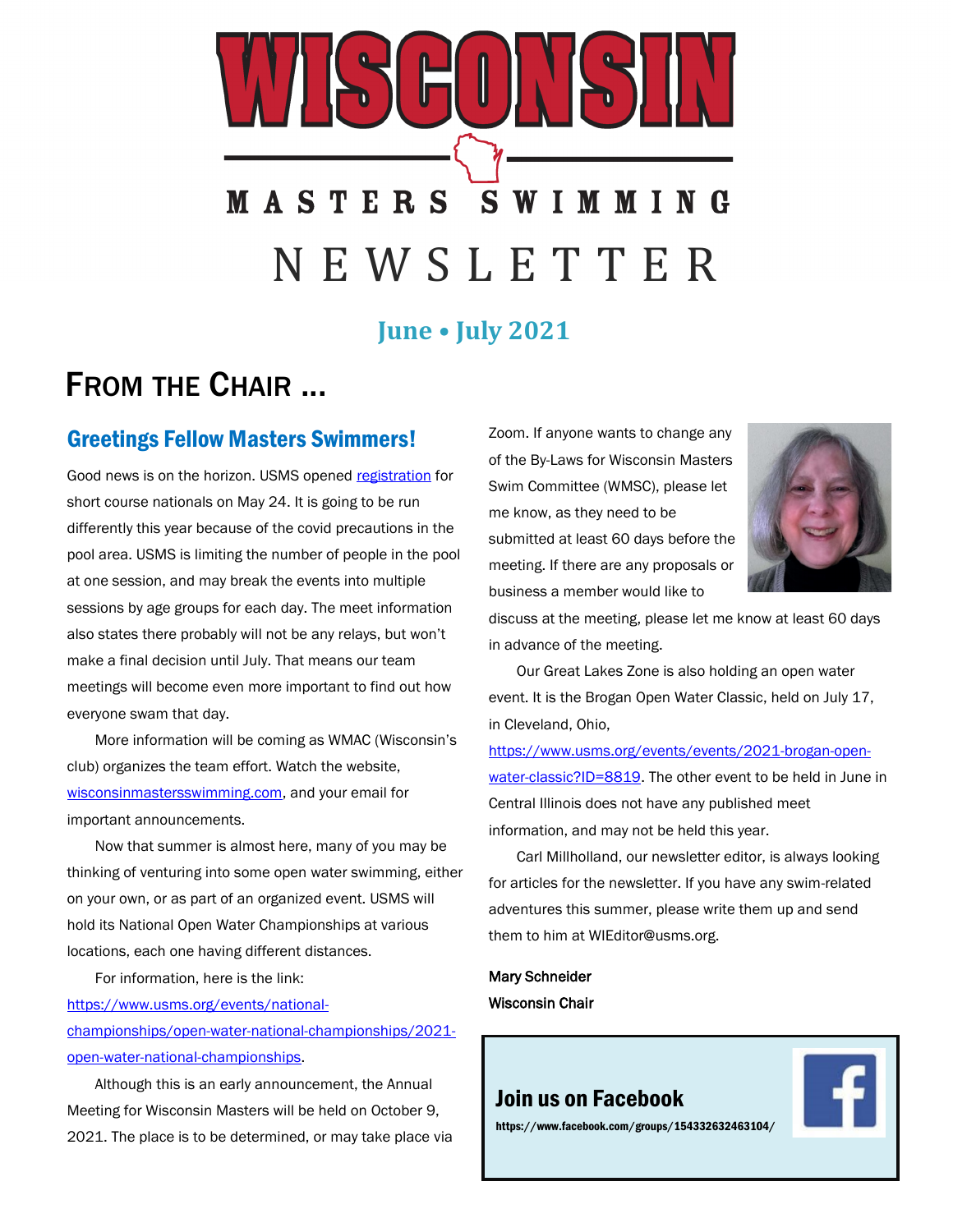**Wisconsin Masters Swim Committee Officers**

**Chair: Mary Schneider WIChair@usms.org**

**Vice Chair: Jeanne Seidler WIViceChair@usms.org**

**Registrar: Peter Allen [WIRegistrar@usms.org](mailto:WIRegistrar@usms.org) 409 Park Dr. Neenah WI 94956-2858 920-216-3229**

**Coaches: Fred Russell WICoaches@usms.org**

**Editor: Carl Millholland WIEditor@usms.org**

**Fitness: Melodee Liegl WIFitness@usms.org**

**Officials: Susan Wagner WIOfficials@usms.org**

**Long Distance/Open Water: Jennifer Vallo WILongDistance@usms.org**

**Safety: Jerry Lourigan WISafety@usms.org**

**Sanctions: Melinda Mann WISanctions@usms.org**

**Secretary: Jen May WISecretary@usms.org**

**Top Ten: Jeanne Seidler WITopTen@usms.org**

**Treasurer: Mike Murray WITreasurer@usms.org**

**Auditor: Elyce Dilworth [InternalAudit@USMS.org](mailto:InternalAudit@USMS.org)**

**Webmaster: Jim Brandon WIWebmaster@usms.org**

## 2021-2022 WMAC Swim Meets Under Review

#### Carl Millholland, WMAC Chair

While most Wisconsin Masters Swimmers are eager to jump into some local pool competition, the WMAC leadership team met to discuss up-coming meets we sponsor as a club. A decision has been made by WMAC to restart events in late 2021.

We are hoping to conduct the West Bend SCM meet in December and the Pabst Farm Y meet in January 2022. Other meets may be planned for later in 2022. Tim Capps hopes to restart the Circus City Masters meet in Baraboo in November 2021.

#### From the Archives — June-July 2013

#### National Masters YMCA Championships

WMAC swimmers capturing individual YMCA National Championship titles in the recent YMCA Masters Nationals were: **Bailey Nennig**, (18-24) 50 free, :25.25, 100 free, :55.63, 50 breaststroke, :32.27, 100 breaststroke, 1 :08.09, 200 breaststroke, 2:27.43, 100 IM, 1 :03.13; **Jessica Connors**, (25-29) 50 back, :29.85, 50 breaststroke, :30.78, 100 breaststroke, 1 :06.85, 200 breaststroke, 2:27.88, 100 IM, 1 :02.37; **Mindy Seidler**, (30-34) 500 free, 6:26.52; **Trina Schaetz**, (35-39), 50 free, :24.36\*, 100 free, :53.94, 50 breaststroke, : 29.96\*, 100 breaststroke, 1 :06.99\*; **Melinda Mann**, (55-59) 500 free, 6:04.13, 1650 free, 20:45.01 \*, 50 breaststroke, :33.84\*, 100 breaststroke, 1 :15.12\*, 200 breaststroke, 2:54.64, 100 fly, 1 :05.51 \*, 100 IM, 1 :08.84\*; **Laren Tiltmann**, (40 -44) 50 free, :21.92, 50 back, :25.67, 100 back, :54.98, 50 breaststroke, :28.28, 100 IM, :54.99; **James Biles**, (50-54) 200 fly, 2: 16.43; **Greg Hollub**, (65-69) 1650 free, 21 :38.38,**Tom Michelson**, (80-84) 200 back, 4:07.63, 50 breaststroke, :56.19, 100 IM, 1 :55.30.

Three Relays captured national titles, also. Trina Schaetz, Bailey Nennig, Mindy Seidler, and Jessica Connors took first in the 18+ 200 free relay (1 :42.65) and the 18+ 200 medley relay (1 :54.74) and Laren Tiltmann, **Dan Schaetz**, **Nick Kugler**, and **Peter Alexander** took first in the 25+ 200 free relay (1 :35.32). The relays swam for Schroeder Y.

Congratulations to all who participated!

\* New National YMCA Records.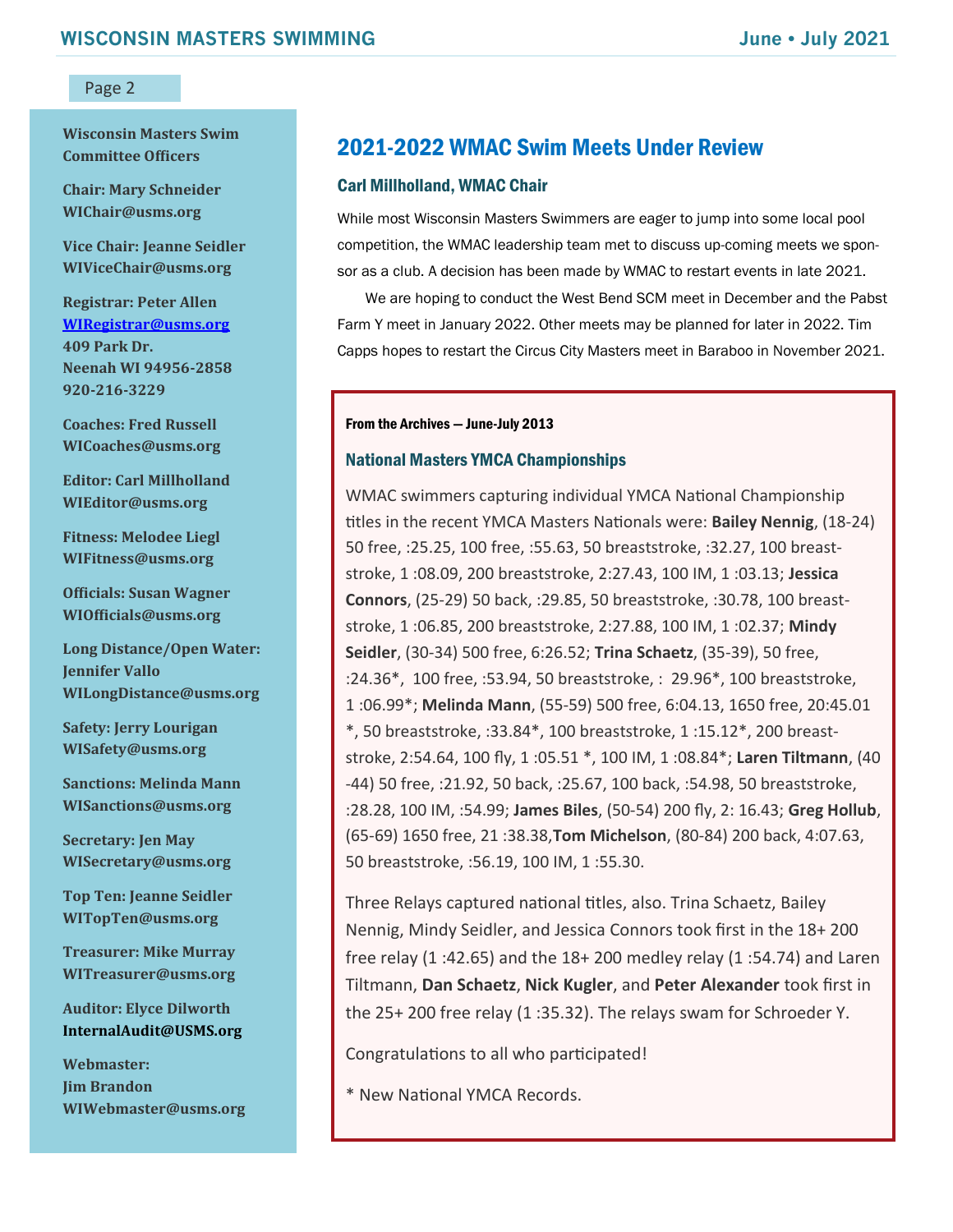## WMAC listed as a team for the 2021 Madison Big Swell Swim



Jackie Hering of Rooster Events has put on a series of popular open water swims in the Big Swell Swim series. She even managed to run a series of Great Big virtual open water swims last year, plus a six week distance challenge this year. And for that we are grateful!

**Now that COVID-19 restrictions are easing, the first [Big Swell Swim](http://roosterevents.com/big-swell-swim.html) is on!** 

Several Wisconsin Masters Swimming members have entered in years past, so this year we've put together a team. When you [sign up,](https://runsignup.com/Race/WI/Madison/BSSDL) click Yes at the bottom of the page, then choose Wisconsin Masters Aquatic Club (WMAC). Masters swimmers are welcome to form their own teams, but be prepared for a battle!

## 2021 Great Lakes Zone Open Water Championships

Here is some more good news for open water swimmers. While this event is not in Wisconsin, perhaps a road trip to Ohio could be part of your summer travels. Without the Cream City Classic in Milwaukee this summer, here is a wonderful event to train for. This competition is long running and well established. Organizers follow stringent safely protocols and have been sanctioned by USMS in the past. Mark your calendars now!

#### **Brogan Open Water Classic**

July 17, 2020 Lake Eerie, Edgewater Beach, Cleveland OH ½ mile, 1 mile or 2 mile swim [Information](https://www.clubassistant.com/club/meet_information.cfm?c=1236&smid=13522)

## USMS 2021 Open Water National Championships

Note: Other National Open Water Champs are either cancelled or postponed TBD.

Information: [https://www.usms.org/events/national](https://www.usms.org/events/national-championships/open-water-national-championships/2021-open-water-national-championships)-championships/open-water-national[championships/2021](https://www.usms.org/events/national-championships/open-water-national-championships/2021-open-water-national-championships)-open-water-national-championships

**2-[Mile Cable Open Water Nationals](https://www.clubassistant.com/club/meet_information.cfm?c=1756&smid=13500&_ga=2.198644335.1936068466.1622126032-567158436.1622126032)** — June 26, Sweet Home, Oregon

**Long-[Distance Open Water Nationals](https://www.mastersofsouthtexas.org/more.cfm?artid=11703&pagetitle=Home)** — Sept. 18, Boerne, Texas

**Sprint-[Distance Open Water Nationals](https://www.mastersofsouthtexas.org/more.cfm?artid=11703&pagetitle=Home)** — Sept. 19, Boerne, Texas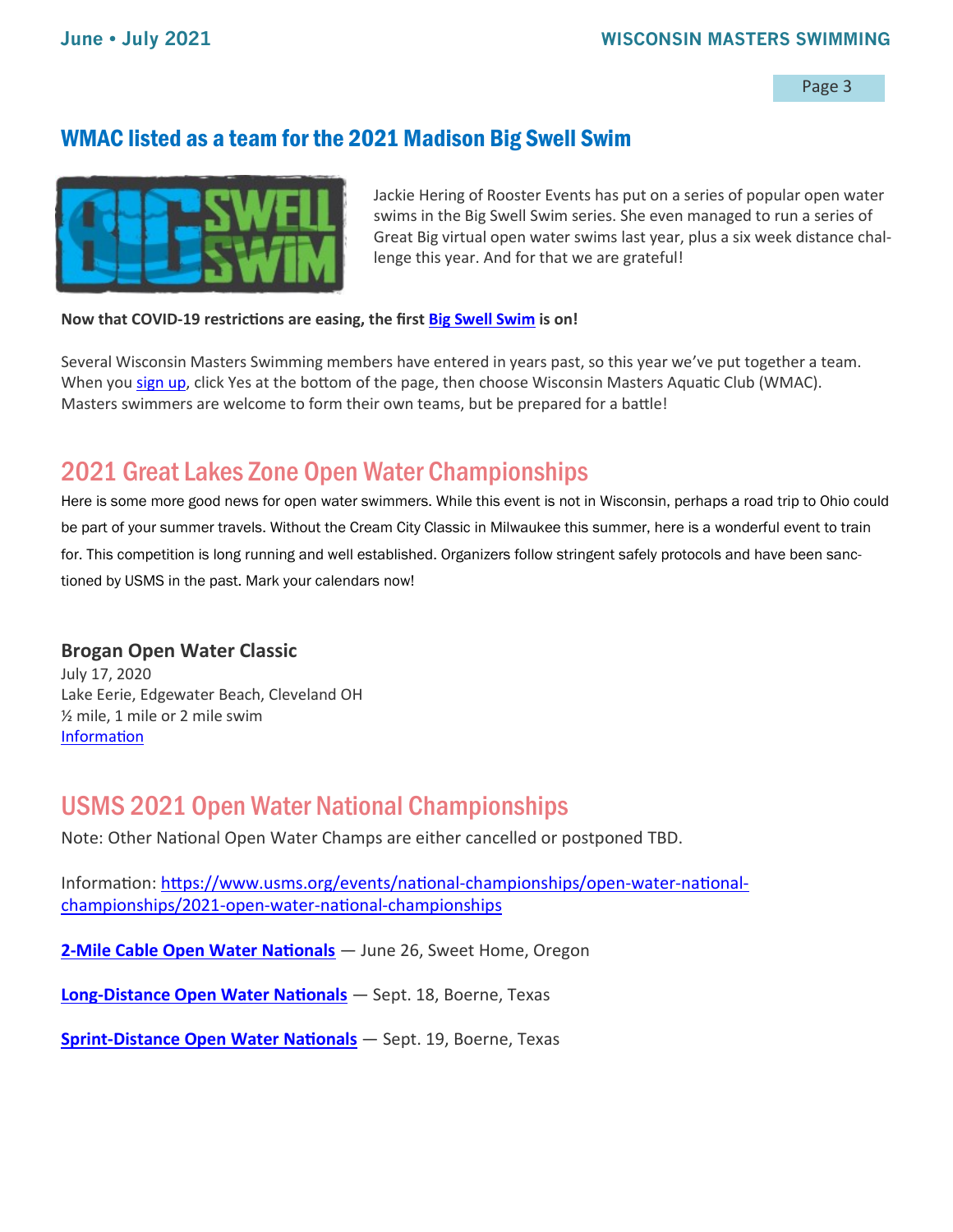

## Guest Coach — Lynn Jolly

#### Jen Vallo, Long Distance/Open Water Chair

I have had the pleasure of knowing Lynn Jolly since we swam together at Miami University in the 1980's and we've remained lifelong friends. She is a swimmer, surfer, coach, water polo player and a true Californian!

#### When/why did you start swimming competitively?

I started swimming competitively at age 7 for the De Anza Swim Club. I had a friend who was planning on joining so I did also.

#### What led you to coaching and what sports do you currently coach?

addition to Masters swimming. I starting coaching the high school swimming and water polo when they needed a coach at the high school where my Masters Water Polo team was renting pool space. That was back in 2008. I wish that they had girls water polo back when I was in high school, but that didn't start until about 1998. I enjoy getting to see the girls have the opportunity to play. I started coaching at Stanford Masters when we needed to add more workout times and I started running some practices at new times.

## Can you give some ideas on how to mentally prepare for a race after not having any competitions for over a year due to the pandemic?

As for ideas about mentally preparing for a race after a long pandemic lay off, I think it is important to simulate some kind of race conditions. In a pool event for a meet, maybe try a broken version of the event (for example 200 free break at the 50's for 10 seconds and work towards your goal time)



I currently coach high school water polo and swimming in from a dive. Open water racing I would think in your head what your race plan will be. Also, think through all the things that might be a problem ( like what is my equipment plan, do I have backup goggles and a suit). It is always good to think about who might be slightly faster than you so that you can draft off of them if possible.

#### Is there an event or person that has shaped your swimming career and how so?

I am not sure there is a person or event that has shaped my swimming and coaching career specifically. I really kept my interest in swimming after college by getting involved with the open water swimming. I would say I learned a lot about coaching masters from Tim Edmonds. He has been the main Stanford Masters coach for over 20 years

*(Continued on page 5)*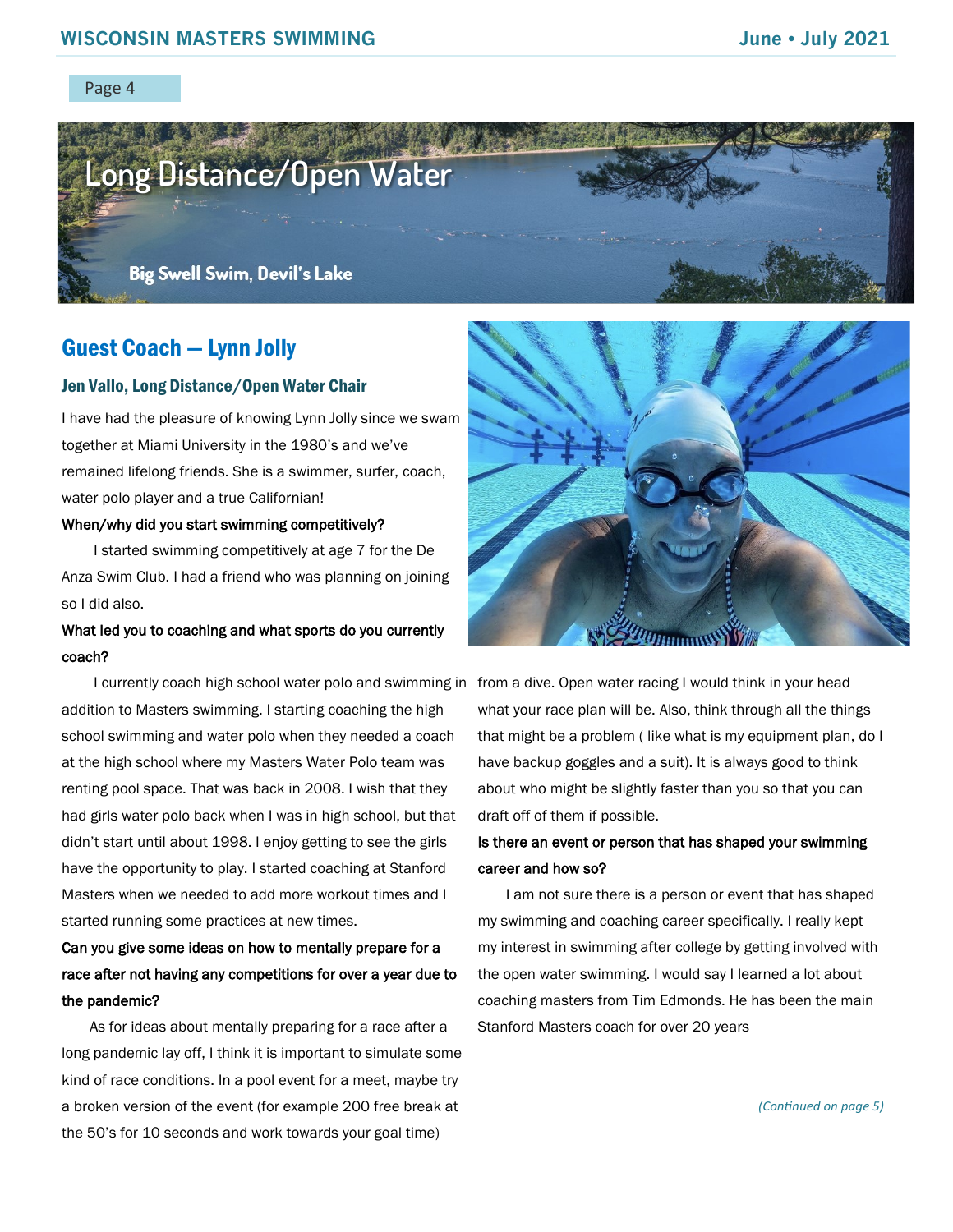#### *(Continued from page 4)*

Page 5

#### Please share a workout for swimmers preparing for a 1-2 mile open water race this summer.

A workout with some longer distance items is a good plan when training for a 1 to 2 mile race. Here is a 3300 yard set that I think gets the work done while working on changing pace:

1x800 Warm up. Using any gear.

2x400 +30 over your 100 pace for your lane. (For example if the +0 pace per hundred is 1:30 the 400 interval would be 6:00 plus :30 for an interval of 6:30) Work the middle 200 of each 400. 3x200 Descending +20 4x150 Work the middle 50 of each 150 on +10 5x100 Descending +5 I think pulling really helps for open water swimming so I would recommend maybe alternating pulling and swimming on this set.

## 2021 USMS Pool Nationals

#### **2021 USMS Short Course National Championship**

July 21-25, Greensboro Aquatic Center in Greensboro, NC See Page 6 for Hotel Information **[Click Here to ENTER](https://www.clubassistant.com/club/meet_information.cfm?c=2529&smid=13934)**

#### Order of Events

Wednesday, July 21 - 1650y Free, 1000y Free Thursday, July 22 - 500y Free, 400y IM Friday, July 23 - 100y IM, 200y Breast, 50y Back, 100y Free, 200y Fly Saturday, July 24 - 100y Fly, 50y Breast, 200y IM, 50y Free, 100y Back Sunday, July 25 - 200y Free, 100y Breast, 200y Back, 50y Fly

### **2021 USMS Long Course National Championship**

October 6-10, SPIRE Institute, Geneva, Ohio

**Events TBD** [Click Here for More Information](https://www.usms.org/events/national-championships/pool-national-championships/2021-pool-national-championships/2021-long-course-national-championship)

## Special Note Regarding USMS Registration and Clubs

When registering for USMS, you will be asked to designate a Club. Or you can choose Unattached. The main club for us is the Wisconsin Masters Aquatic Club (WMAC). When we compete at Nationals or Regional meets, we compete as the Wisconsin Regional team. If you are not affiliated with a Masters workout group, you should still select WMAC as your club. If you select Unattached you will not be able to join relays or contribute points to the state Regional team. Plus you will be welcomed by a group of very friendly swimmers!